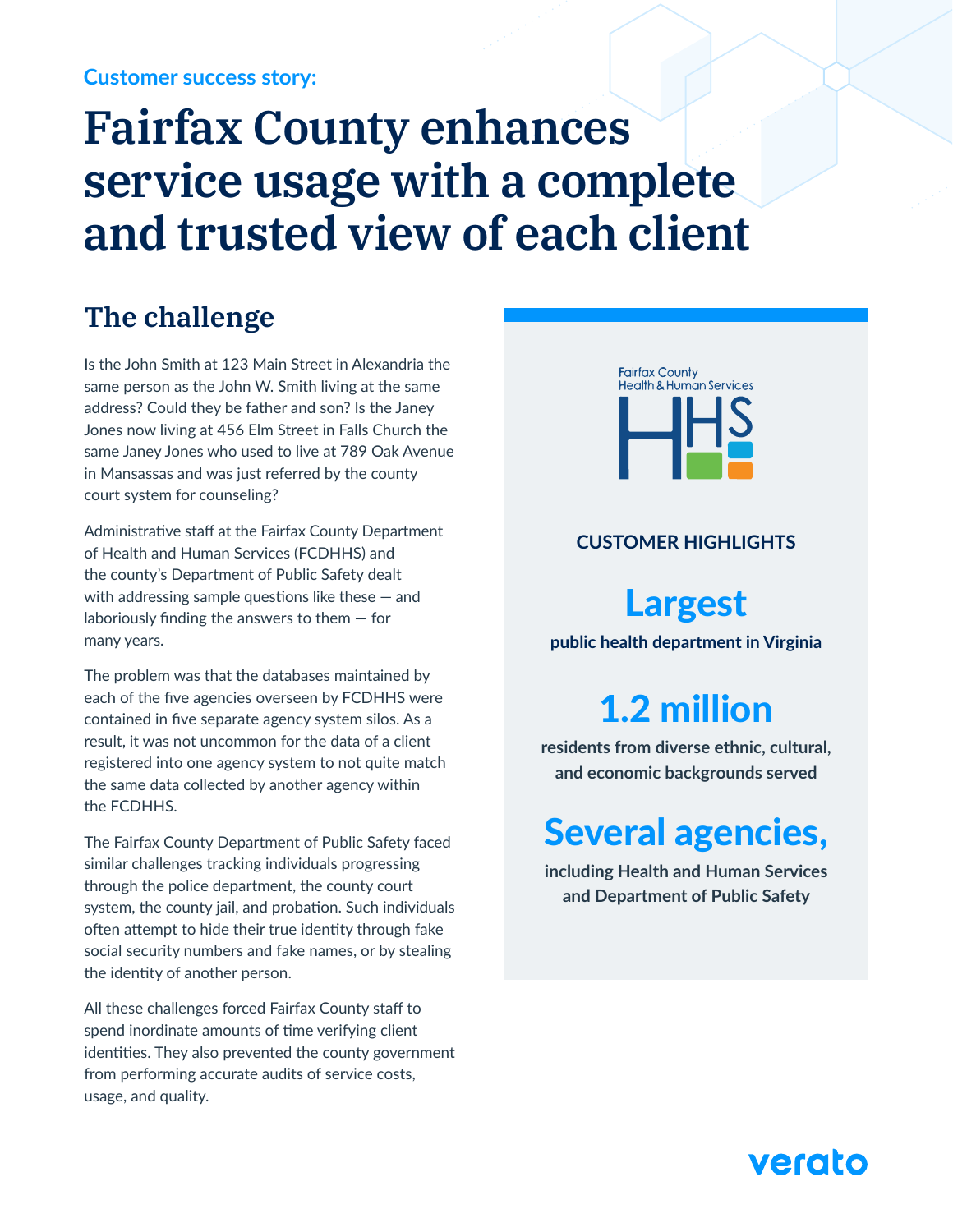## verato

### **The solution**

County officials realized their data silos needed to be eliminated so that records from both health and human services and public safety could be integrated to provide a more accurate picture of how county resources were being utilized. This would serve as an effective planning and resource management tool for the county.

"We needed a tool that could help us integrate all these data silos, which were located not just within the county, but also outside the county and within individual agencies themselves," said Nathaniel Wentland, Deputy Chief Information Officer, Fairfax County.

Beginning in 2018, Fairfax County worked with Verato to resolve all these complex issues and create a single source of truth for each client identity using Verato UMPI®, a next generation cloud identity resolution platform.

"Verato enables us to break down the agency data silos and integrate all their disparate systems, as well as to identify and match all clients so that we can crosswalk the same client from one system to another, and measure the outcomes of those services," said Satwinder (Romy) Singh, Systems Architect and project leader for Fairfax County.

On the public safety side, Verato's solution was implemented to more accurately track offender progression through the county's justice system. Verato helped enable integration of public safety data with FCDHHS data to better track and support inmates with mental and behavior health issues, so they could be provided the help needed from social services.

**"Verato enables us to break down the agency data silos and integrate all their disparate systems, as well as to identify and match all clients so that we can crosswalk the same client from one system to another, and measure the outcomes of those services."**

> – Satwinder (Romy) Singh, Systems Architect and project leader, Fairfax County



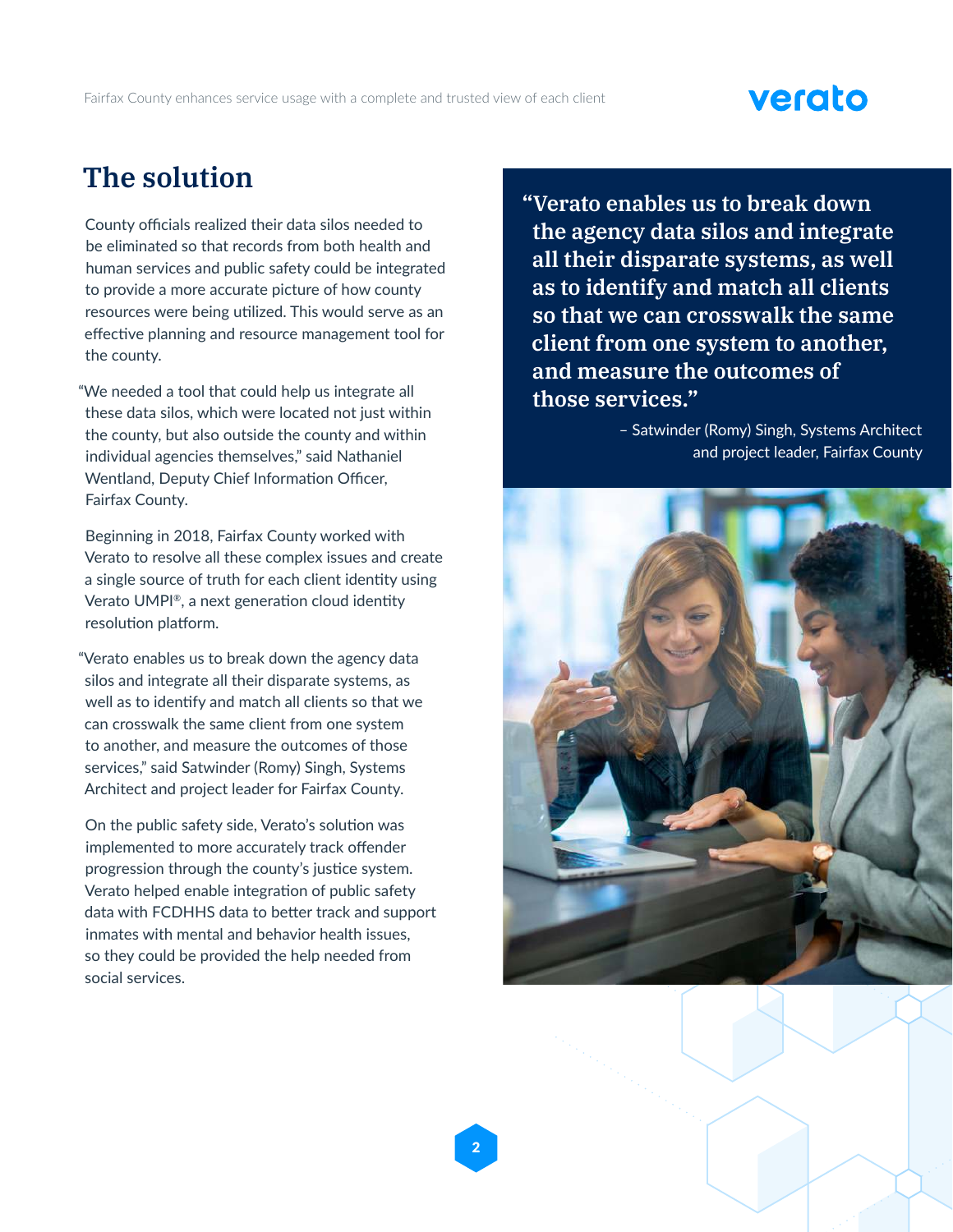# verato

### **The results**

With a new unique identifier attached to every person utilizing FCDHHS services or progressing through the justice system, the county reduced duplicate data on more than 200,000 clients. The Public Safety Department has also been able to match every person to their true identity. This helped the county save hundreds of hours of manual data cross matching.

And in the midst of the COVID-19 pandemic, duplicate data was significanly resolved on some 250,000 vaccination registrants.

"As the vaccination windows opened up, the Fairfax County call centers received upwards of 1 million calls an hour, overloading a lot of our call lines and flooding the registration portals," says Wentland. "Verato's solution allowed us to step through that process fairly quickly."

The county's ultimate goal is to merge the data being collected from various county agencies including libraries, land development, public safety, health and human services, tax department, and others into one master client index. This will allow the county to build a centralized unique client identification repository data lake and enable the county to track precisely who is utilizing various county services without having to overcome personal data duplication. It will also give the county the ability to be proactive rather than reactive to client needs.

"We're getting to a point that, as we pull in this data, we can reach out proactively to a resident who, for example, has paid their taxes late every year for the past five years, and see how we can assist them," says Wentland. "We're looking at this data holistically, with an eye toward understanding who those individuals are and what we can do to provide better services for them."

#### **Unifying records to strengthen services**

Fairfax County officials now have a unified view of clients' use and the outcomes of FCDHHS, as well as of individuals' progression through the county justice system.

Fairfax County has a solution that empowers it to:

- Provide improved health and human services quickly and efficiently
- Reduce duplicate data on individuals being served by the FCDHHS
- Track individuals progressing through the county justice system
- Build a data lake with enhanced data analytics that assess service quality and outcomes

**"As the vaccination windows opened up, the Fairfax County call centers received upwards of 1 million calls an hour, overloading a lot of our call lines and flooding the registration portals. Verato's solution allowed us to step through that process fairly quickly."**

> – Nathaniel Wentland, Deputy Chief Information Officer, Fairfax County, VA